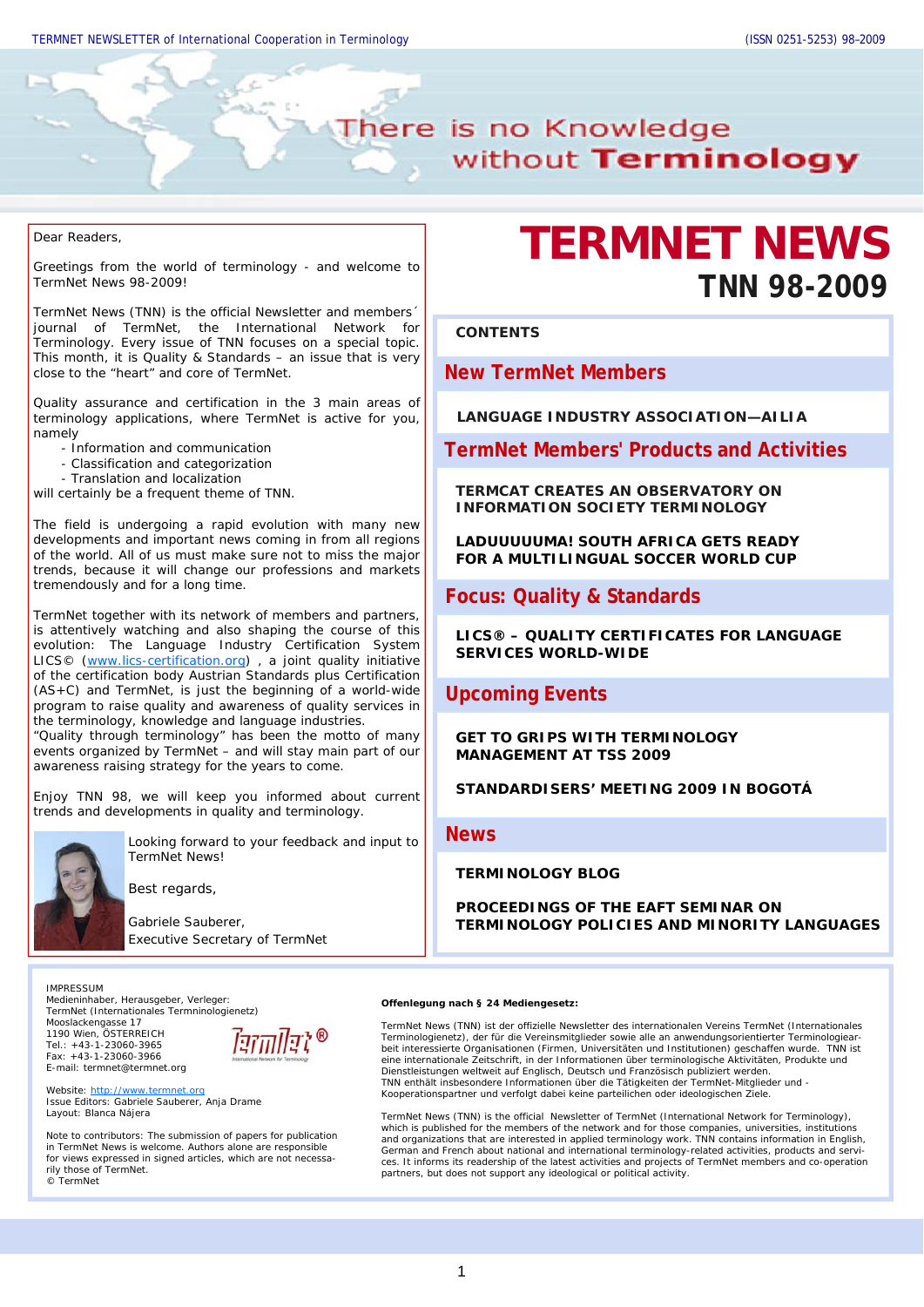## **New TermNet Member**

**TermNet is pleased to introduce its new Member…** 



## **LANGUAGE INDUSTRY ASSOCIATION—AILIA**

The mission of AILIA is to promote and increase the competitiveness of the **Canadian language industry** nationally and internationally through advocacy, accreditation and information sharing.

#### **Main Objectives of AILIA:**

- Promote the interests of the language industry
- Act as a common base for action for all participants in the industry
- Become a forum for industry members
- Raise the visibility of the industry
- Put together initiatives to face industry challenges
- Develop common human resources strategies
- Promote innovation and R&D
- Facilitate networking between the industry and other public and private sector partners
- Become the essential industry representative for the public sector
- Stimulate the efforts of industry stakeholders both on the national and international levels
- Support the emergence of alliances and projects to expand the industry

#### **AILIA´s Future Efforts: AILIA has big plans for the future!**

This year will mark a considerable expansion of member services with offers that will reduce business costs through the **MemberPerks™** program and a group insurance program. We are also researching the best liability insurance options for members as well as other offers. In addition to these undertakings, AILIA will continue to heighten awareness and visibility of all facets of the language industry by heating up media attention across Canada and abroad. Exciting projects include *2010 Year of Languages,* which will raise visibility for the industry and give your organization great exposure and contacts.

*For further information please refer to:* http://secure.ailia.ca/content.php?TAG=Resources

## **TermNet Members' Products and Activities**

## **TERMCAT CREATES AN OBSERVATORY ON INFORMATION SOCIETY TERMINOLOGY**

Universitat Oberta de Catalunya (UOC) and Termcat Terminology Centre have created Talaia, an observatory on information society terminology resulting from a collaboration agreement between both entities. The observatory gathers, from a semiautomated extraction and linguistic and statistical filtering techniques, Catalan, Spanish and English terminology published in UOC academic magazines, that study the effects and how ICT use influence people, organizations and society. The aim of Talaia is to offer quality neological terminology in Catalan, Spanish and English, to facilitate specialised communications and favour multilingual work and study researches on emerging neology or terms having a relevant use among the specialists community.

*Find more information about TERMCAT and Talaia:* http://www.termcat.cat/dicci/talaia/index.html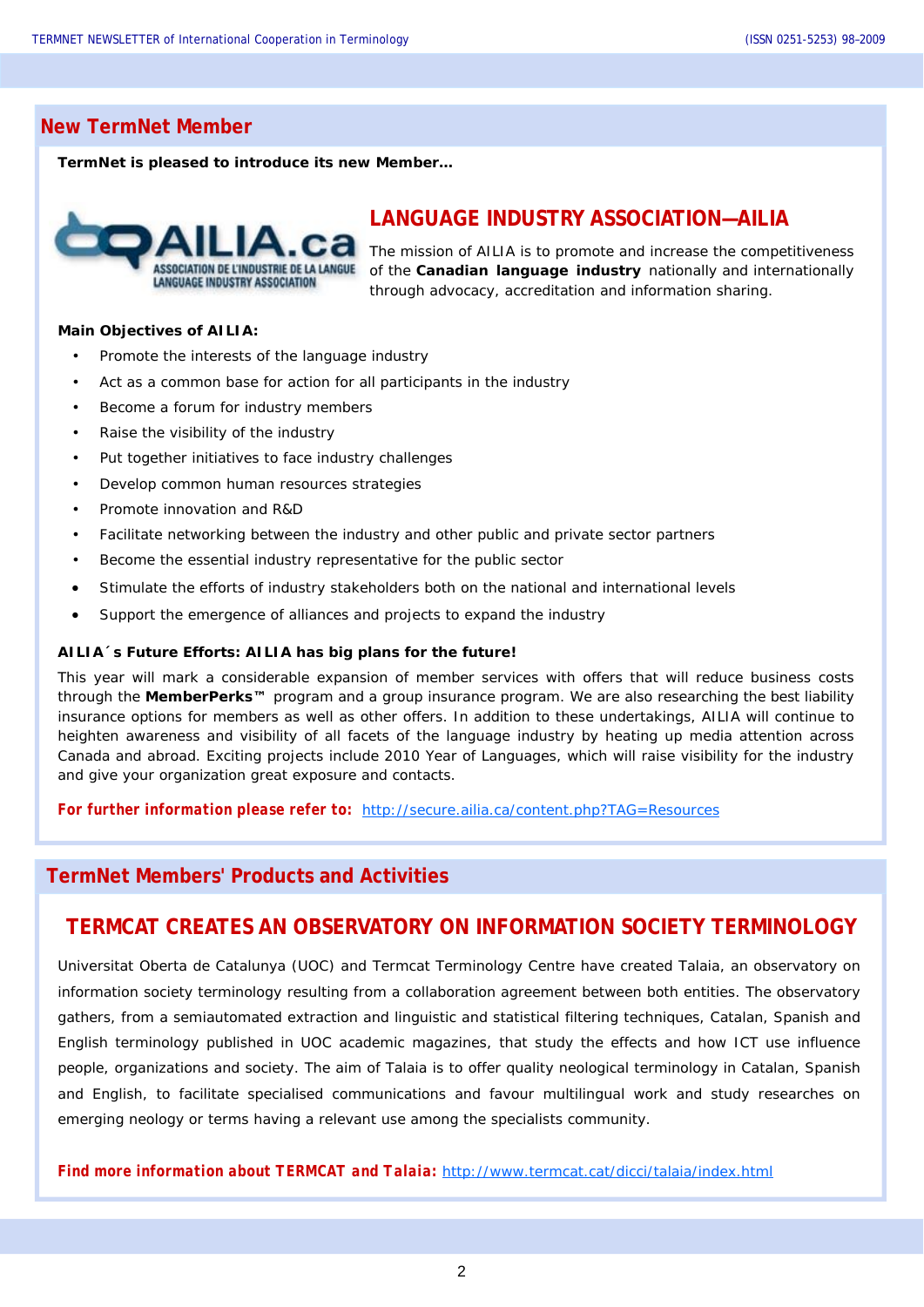## **LADUUUUUMA! SOUTH AFRICA GETS READY FOR A MULTILINGUAL SOCCER WORLD CUP**

### **National Language Service of South Africa prepares soccer terminology in the African languages.**

South Africa is the host of next year's World Cup. The event poses an immense challenge and privilege to the nation. For the first time ever the event will take place in a country on the soccer-crazy African continent. But being host also means a huge challenge to organize and prepare the necessary infrastructure.

#### *Did you know that...?*

*South Africa's Constitution of 1996 is widely regarded as one of the most progressive and modern. It certainly is concerning linguistic diversity: it gives official status to no less than 11 languages, 9 of them are of African, 2 of European origin. However, despite all efforts to promote linguistic diversity, English is increasingly dominant in many domains.* 

Providing soccer news and information in the African languages IsiZulu, IsiXhosa, SiSwati, IsiNdebele, Setswana, Sepedi, Sesotho, Tshivenda and Xitsonga is the goal of the Terminology Coordination Section (TCS) of the National Language Service. Therefore, in cooperation with sports experts, the Pan South African Language Board and the South African Broadcasting Corporation, TCS is currently preparing the terminology that is necessary to report about the matches in the mass media and elsewhere. This is an important step to promote linguistic diversity in the country. South Africa's idea of a rainbow nation of different cultures and languages is often threatened by the dominance of English.



*Even the mascot symbolizes linguistic diversity: Zakumi is the name of the little leopard, which stands for ZA (country code of the host nation) and kumi, which means "10" in Swahili and other African languages of the Bantu family.* 

"This terminology will also help those who have sight disabilities. They will be able to follow the matches in clear, descriptive language which is characterized by vivid terms", says Hatu Machaba of the TCS. The final document will contain the equivalents of 800 English terms and will be published both online and in a hardcopy booklet in August 2009.

*The Terminology Coordination Section is one of the major terminology institutions in South Africa and TermNet member for nearly 10 years. It is a Chief Directorate within the Department of Arts and Culture of the Republic of South Africa and engaged in terminology projects from AIDS to zoology. TCS also maintains the national termbase. Together with TermNet the institute was engaged in projects like Termtrain (http://www.termnet.org/english/projects/ TermTrain.php), host of the TAMA Conference 2003 (www.tamasa.gov.za).* 

*Hatu Machaba is the Director of the TCS since 2008. She took over the post from Xolile Mfaxa who passed away in a tragic car accident.* 

*For further information please refer to:*  http://www.dac.gov.za/chief\_directorates/language\_services.htm

*Contact: Hatu.machaba@dac.gov.za*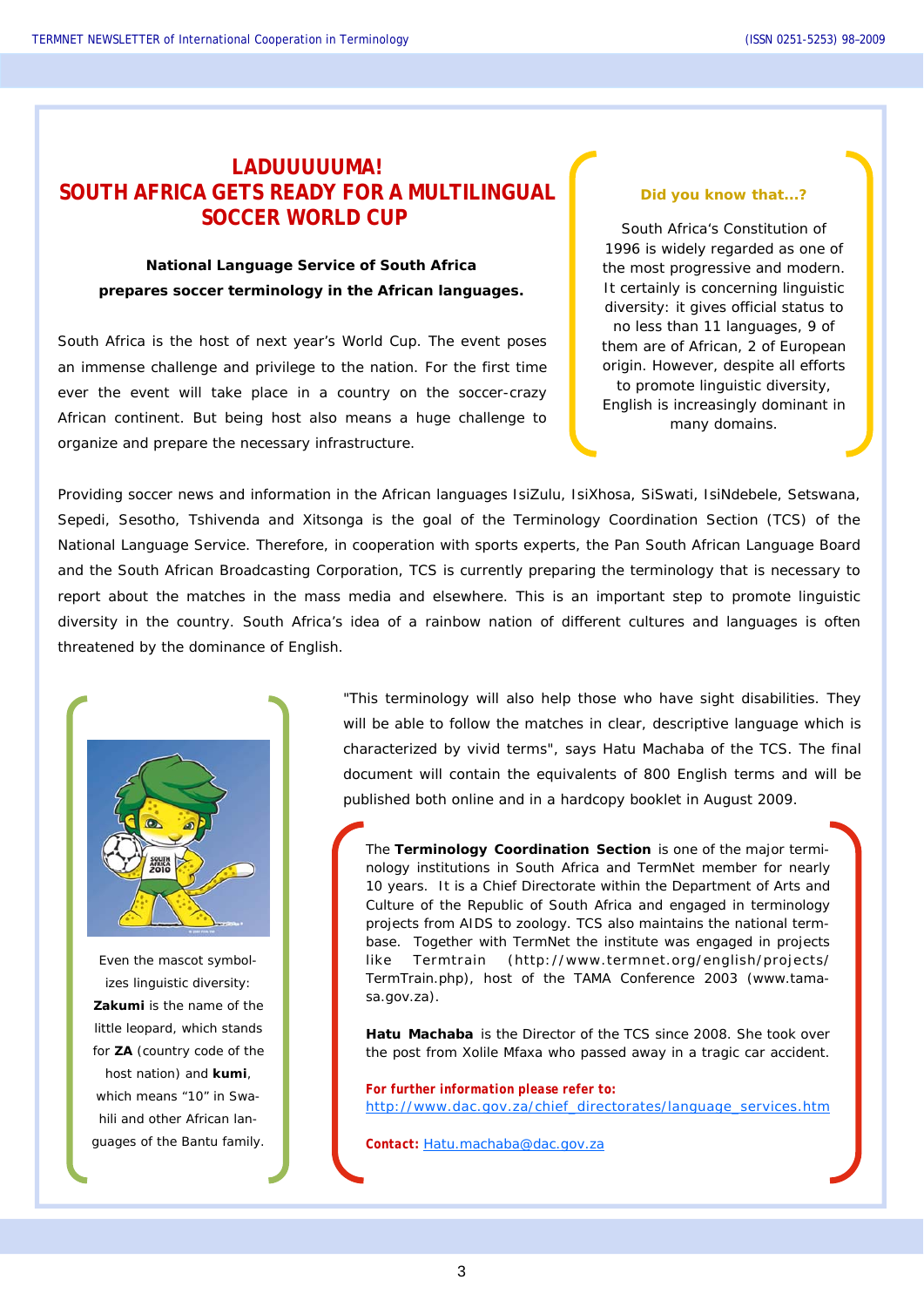## **Focus: Quality & Standards**

## **LICS® – QUALITY CERTIFICATES FOR LANGUAGE SERVICES WORLD-WIDE**



LICS® stands for "Language Industry Certification System". LICS® is a new International certification platform, founded by AS+Certification (www.as-plus.at/certification.html), an independent certification body and subsidiary of the Austrian Standards Institute, together with TermNet, the International Network for Terminology.

The aim of LICS® is to offer the language industry globally uniform and thus recognizable certificates about the standards conformity of their services, based on existing and future European and International Standards.

As the first Certification Body in Europe, LICS® has introduced a certification scheme for the European Standard EN 15038:2006 "Translation services - Service requirements" – and is successfully certifying Translation Service Providers in Europe and all over the world.

Access to certification by LICS is open to any company, organisation and One Person Enterprise (OPE). At present, LICS will be established in Canada, China, Europe, India and many other countries all over the world. For LICS liaison officers and further information please refer to www.lics-certification.org.

Read more about quality translation services and certification at:

**Can translation services be certified? – The LICS® approach on certification of the EN 15038 Contribution of Peter Jonas, Deputy Director Certification, Austrian Standards plus Certification Ltd., to the FIT 2008 World Congress in Shanghai, China.** 

http://www.termnet.org/downloads/english/news/PT\_paper\_Shangai\_TSP.pdf

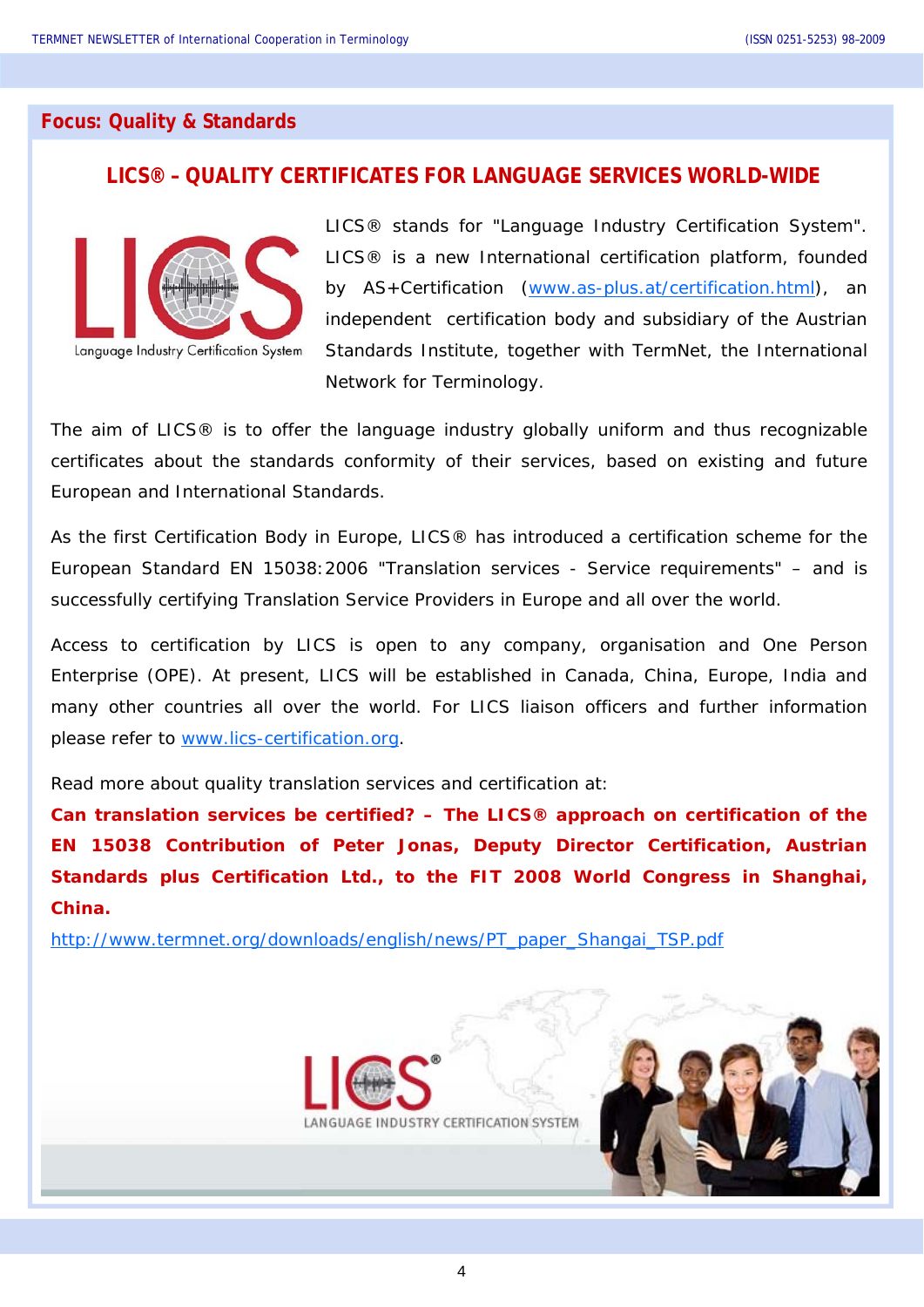#### **Upcoming Events**

## **GET TO GRIPS WITH TERMINOLOGY MANAGEMENT AT TSS 2009**

The International Terminology Summer School 2009 will take place 6 -11 July 2009 in Cologne Germany. TermNet is co-organizer of the five-day intensive course on the basics of terminology management. The training is particular directed at translators and terminologists who want to learn more about the principles and methods involved in this process. Participants do not need much prior terminological knowledge to benefit. The course will teach the "know-how" and principles to both beginners and the more advanced. Basic experience in the management of terminology is helpful.

#### **Topics include**

- Database management
- Copyright for translators and terminologists
- Principles of applied terminology work
- Project management
- Retrieving and validating relevant information online

New this year is the extra networking and question and answer opportunity. Feedback by participants over the last year showed that many have very specific questions concerning their database, a project they are involved in, etc. In addition to the tuition the participants therefore now have the chance for counseling and coaching about their very particular terminology-related problems. The trainers and other experts will be ready to answer questions or help with practical problems for one hour every morning.

*More information about participation on:*  http://www.termnet.org/english/events/tss\_2009

*or contact*  Blanca Nájera (events@termnet.org)





## **STANDARDISERS' MEETING 2009 IN BOGOTÁ**

The annual meetings of ISO Technical Committee 37 "Terminology and other language and content resources" will take place in the week from 9-14 August in Bogotá, Colombia. This year the advisory group, project group and plenary meetings will be hosted by the Colombian Standards Organization ICONTEC which has been actively involved in the committee work for many years.

For further information about the meeting program and how to participate please contact the new secretary of ISO/TC 37, Mr. Zhou Changqing (zhouchq@cnis.gov.cn).

TermNet member, Infoterm will, as always, be present and engaged in many projects and strategic planning.

#### *Further information at:*

http://www.icontec.org/BancoConocimiento/T/ tc37meeting/tc37meeting.asp?CodIdioma=ESP

*or contact us:* infopoint@infoterm.org